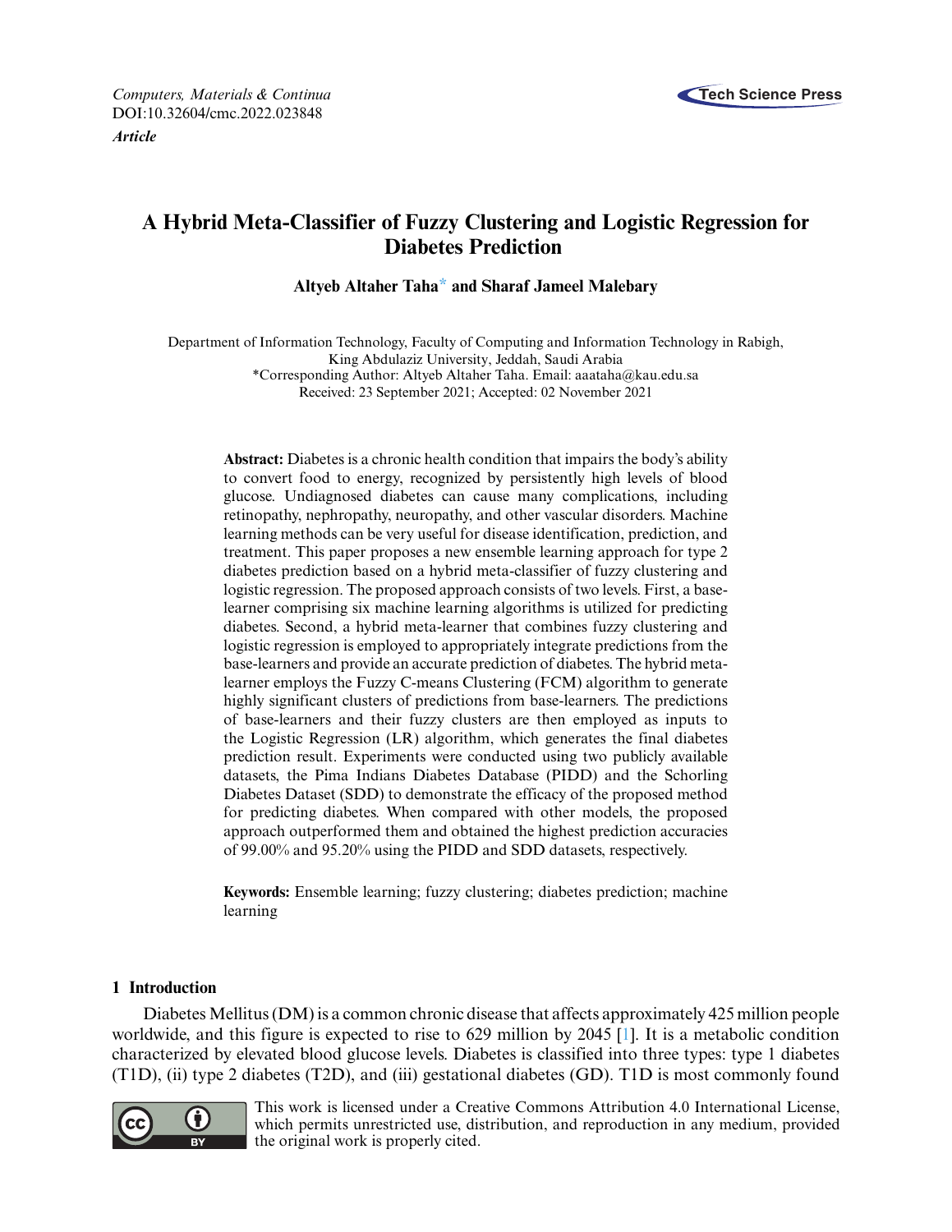in young adults under the age of 30. Polyuria, thirst, constant hunger, weight loss, vision changes, and fatigue are all symptoms of T1D. T2D affects adults over the age of 45 and is frequently associated with obesity, hypertension, dyslipidemia, arteriosclerosis, and other diseases. Gestational diabetes is the third type of diabetes. Actually, gestational diabetes affects pregnant women and its diagnostic criteria vary by country, illustrating the lack of consensus around the most effective way to screen in routine clinical care [\[2,](#page-14-1)[3\]](#page-14-2). This research focus on the prediction of Type 2 diabetes, which is distinguished by relative insulin deficiency due to pancreatic-cell dysfunction and insulin resistance in target organs. The consequences include a variety of health-related issues, such as early death, blindness, cardiac disease, and kidney problems. The seriousness of this disorder can be compounded by the fact that it can be ppdiagnosis of diabetes will help decrease the occurrence of the disease and related complications.

Over the last few years, there has been increasing interest in the use of machine learning techniques for the early diagnosis of diabetes to improve classification accuracy. Many classification methods based on machine learning, including Naive Bayes (NB), Neural Networks (NN), Support Vector Machines (SVM), Fuzzy Decision Trees (FDT), K-Nearest Neighbor (K-NN) and Decision Trees (DT), have been used for the diagnosis of diabetes [\[4](#page-14-3)[,5\]](#page-14-4). However, several researchers in this field have concluded that there is no single classifier that can significantly boost the prediction accuracy. Because of this challenge, there has been much focus on ensemble-based learners to improve prediction efficiency. This type of learner assumes that various base classifiers create different classification mistakes and that classification accuracy can be greatly enhanced by the integration of these particular classifiers. It is also widely acknowledged that an ensemble learner outperforms an individual learner in terms of robustness and precision, as shown by the results in a variety of research domains [\[6\]](#page-14-5). Ensembles of different individual classifiers benefit from the various biases and variances of each classification algorithm. Stacking is an example of an ensemble learning strategy that uses a two-stage classification system: the base-learner stage and the meta-learner stage. Identifying the appropriate configuration of the base-learner and meta-learner models is a challenging but critical process because the efficiency of the classification scheme is heavily dependent on the accurate determination of both models [\[7](#page-14-6)[,8\]](#page-14-7). Ensemble strategies train multiple learners and then combine them to achieve a better predictive performance. In this research, we compared the proposed approach with the soft voting and hard voting methods. Each individual classifier in soft voting offers a probability value that a certain data point belongs to a specified target class. The predictions are weighted by the significance of the classifier and summed. The target label with the highest sum of weighted probability then wins the vote. In a hard voting ensemble, the votes for crisp class labels from different models are added together and the class with the most votes is predicted.

Although machine learning approaches for diabetes prediction have been developed recently, existing models rely heavily on a single classifier trained on a single dataset, which is incapable of accurately predicting diabetes. Therefore, this research proposes an ensemble approach based on the principles of the stack method, which combines multiple base models for sample prediction and one meta-model for achieving the ultimate predictions by combining the base-level classifiers. The main goal of this study is to explore whether integrating fuzzy clustering and logistic regression at the meta-learner level improves ensemble stacking efficiency. The proposed ensemble approach utilizes a combination of fuzzy clustering and logistic regression to create a highly accurate diabetes model. The hybrid meta-learner employs the Fuzzy C-means clustering (FCM) algorithm to generate highly significant clusters of predictions from base-learners. The predictions of the base-learners and their fuzzy clusters are then employed as inputs to a logistic regression (LR) algorithm, which generates the final diabetes prediction result. The base-learner model includes six different machine learning algorithms: KNN, radial SVM, NB, linear SVM, NN, and light gradient boosting machine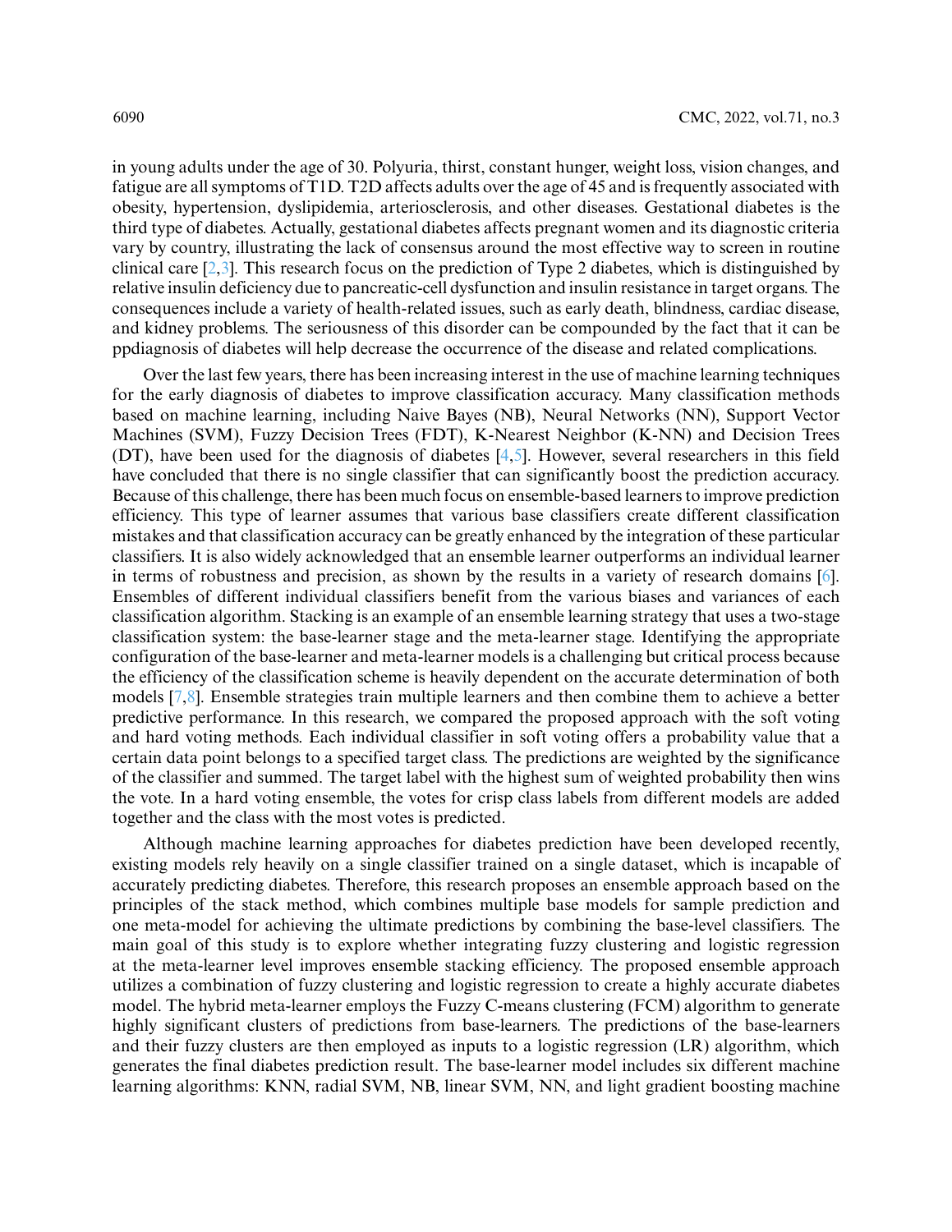## CMC, 2022, vol.71, no.3 6091

(LightGBM). The proposed approach can be leveraged on health care systems to enhance the accuracy of disease prediction.

Diabetes prediction experiments were used to assess the proposed ensemble method based on five performance measures: accuracy, precision, recall, f1-score, and area under the receiver operating characteristic curve (AUC). The main contributions of this study and its significance for improving type 2 diabetes prediction can be summarized as follows:

- Based on the excellent performance of ensemble learning, a hybrid ensemble approach for diabetes prediction is suggested, which can integrate the base learners to create a more efficient learner.
- The proposed approach employs a hybrid meta-learner that combines fuzzy clustering and logistic regression to integrate base-learner results appropriately and provide an accurate diabetes prediction.
- In order to improve the accuracy of diabetes prediction, the suggested approach uses the fuzzy clustering method to explore the hidden information in base-learner predictions.
- The proposed approach outperformed the individual classifiers, soft and hard voting ensemble approaches, and achieved the highest diabetes predictive accuracy of 99% and 95% using two publicly available datasets.
- When compared to experimental results from other researchers utilizing the same datasets, the proposed approach achieved superior results.

The remainder of this paper is organized as follows. Section 2 introduces studies related to ensemble learning approaches for diabetes prediction. Section 3 describes the proposed ensemble learning approach for diabetes prediction, which is based on the hybrid meta-classifier of fuzzy clustering and logistic regression. Experimental results and discussion are provided in Section 4. Finally, conclusions and future work are presented in Section 5.

## **2 Related Works**

Several ensemble learning techniques for predicting diabetes have recently been formulated. These techniques have received significant attention because they are more efficient than individual learners in achieving high classification accuracy and generalization capacity. Ensemble learning constructs a model from multiple classifiers, which are combined to create a stronger model with better prediction efficiency [\[9\]](#page-14-8).

Zolfaghari [\[10\]](#page-15-0) proposed a stack of an SVM and artificial neural network for diabetes diagnosis based on the Pima Indians Diabetes Database (PIDD) dataset; the proposed approach achieved an accuracy of 88.04% and outperformed the single classifiers. Saleh et al. [\[11\]](#page-15-1) introduced an ensemble classifier for diabetic detection based on a dominance-based rough set and fuzzy random forests, and the ensemble classifier achieved an accuracy of 77%. Ali et al. [\[12\]](#page-15-2) applied an ensemble classifier on a dataset from a local medical center for diabetes diagnosis and achieved an accuracy of 81%. Bashir et al. [\[13\]](#page-15-3) suggested a three-layer ensemble classifier based on a majority voting method. The proposed classifier achieved accuracies of 93% and 77.08% on the PIDD and the Biostat Diabetes Dataset, respectively. El-Baz et al. [\[14\]](#page-15-4) introduced two neural network ensemble classifiers based on the cascadeforward back-propagation network (CFBN) and multilayer perceptron. Majority voting was used to integrate the ultimate prediction class of each classifier. The classifier based on the CFBN achieved an accuracy of 96.88%, while the other classifier achieved an accuracy of 95.31% with the PIDD dataset. Alehegn et al. [\[15\]](#page-15-5) proposed an ensemble classifier for diabetes prediction using the SVM, NB, and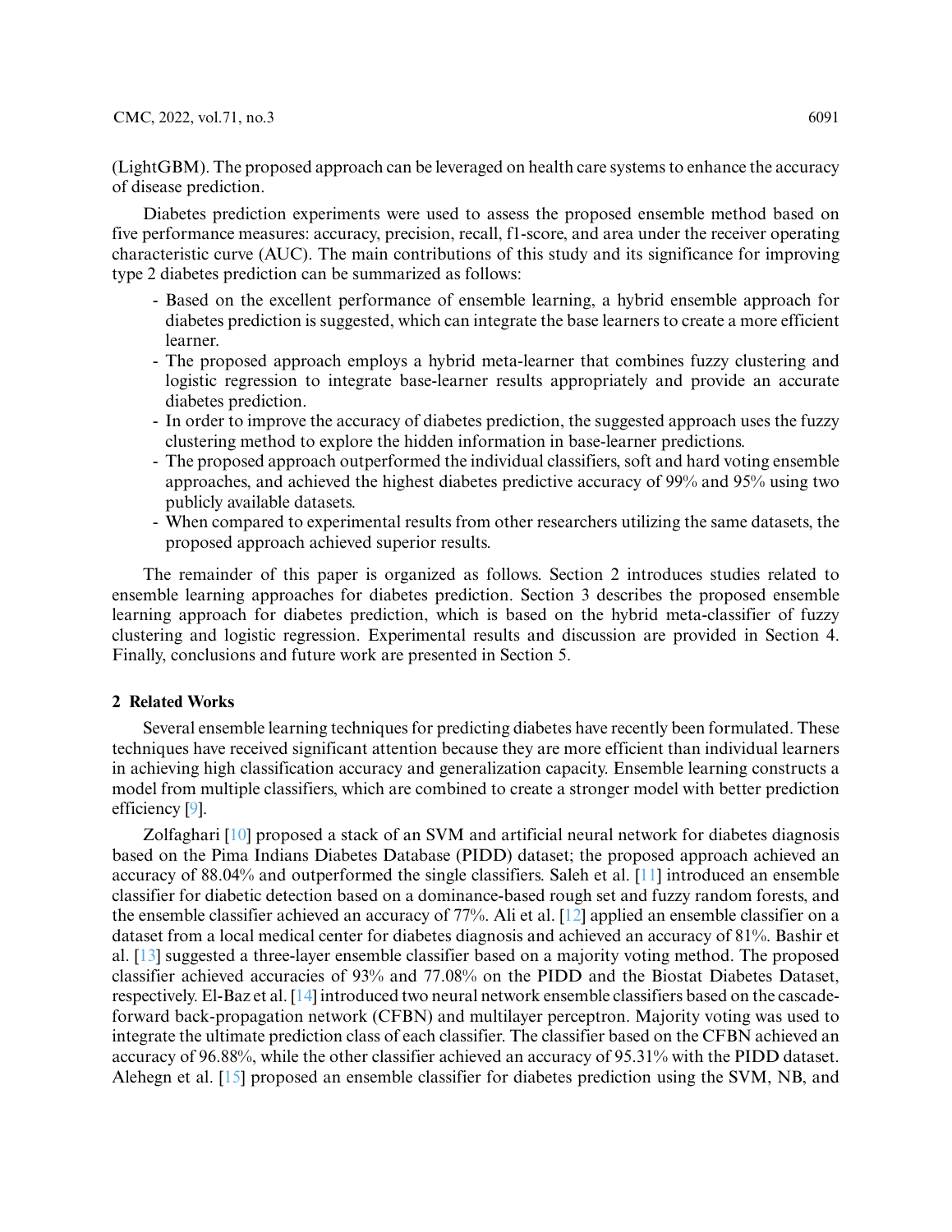DT algorithms. The results based on the PIDD dataset showed that the proposed ensemble achieved an accuracy of 90.36%.

In Singh et al. [\[16\]](#page-15-6), introduced a stacking-based evolutionary ensemble learning scheme for diabetes prediction using the PIDD dataset. A multi-objective optimization procedure was used for base-learner selection, while KNN was utilized as a meta-classifier that ensembled the predictions of the base-learners. Their comparison findings show that the proposed approach outperformed several single machine learning approaches and achieved the accuracy of 83.8%. Using machine learning techniques, Nilashi et al. [\[17\]](#page-15-7) created a hybrid smart decision support framework for diabetes prediction. The experimental results on the PIDD dataset demonstrated that the proposed approach outperformed previously developed approaches in terms of prediction accuracy. Onan [\[18\]](#page-15-8) presented a hybrid intelligent classification model for breast cancer diagnosis. The model consists of three phases: instance selection, feature selection and classification. The fuzzy-rough instance selection method based on weak gamma evaluator is utilized for instance selection. In feature selection, the consistency-based feature selection method is used in conjunction with a re-ranking algorithm. In the classification phase of the model, the fuzzy-rough nearest neighbor algorithm is utilized. The accuracy of the proposed approach is 99.7151%. Onan [\[19\]](#page-15-9) presented a comprehensive analysis of Turkish sentiment analysis using nine supervised and unsupervised term weighting schemes. The predictive efficiency of term weighting schemes is explored using four supervised learning algorithms and three ensemble learning methods (AdaBoost, Bagging, and Random Subspace). Onan [\[20\]](#page-15-10) presented an ensemble scheme based on hybrid supervised clustering for text classification. In the presented scheme, supervised hybrid clustering is utilized to partition the data samples of each class into clusters so that training subsets with higher diversities can be provided. Each classifier is trained on the diversified training subsets and the predictions of individual classifiers are combined by the majority voting rule. The authors in [\[21\]](#page-15-11) proposed an approach for improving the diagnostic accuracy and reducing diagnostic misclassification based on the extracted significant diabetes features. The proposed approach is an integration between the SVM technique and K-means clustering algorithms to diagnose diabetes disease. The authors in [\[22\]](#page-15-12) suggested a model for the diagnosis of breast cancer based on integrating RBF neural network with ensemble features using the boosting method. The highest diagnosis accuracy achieved by the proposed model is 98.4%.

Most existing stacking-based research has a significant issue with the improper integration of the base- and meta-learners. To address this limitation, we proposed a hybrid level-1 meta-learner that integrates fuzzy clustering and logistic regression to classify the predictions from level-0 base-learners. As a result, this research presents a stacking-based ensemble learning approach for diabetes prediction, in which the hybrid meta-learner was used for model combination.

# **3 Ensemble Learning for Diabetes Prediction Based on Hybrid Meta-Classifier of Fuzzy Clustering and Logistic Regression**

The ensemble learning model is a well-known approach for improving performance by combining a group of classifiers [\[23](#page-15-13)[,24\]](#page-15-14). This section explains the proposed approach for diabetes prediction, which consists of two levels. First, a base-learner comprising six machine learning algorithms is utilized for predicting diabetes. Second, a hybrid meta-learner that combines fuzzy clustering and logistic regression is employed to appropriately integrate predictions from the base-learners and to provide the final prediction of diabetes. The hybrid meta-learner generates highly significant clusters of predictions from the base-learners using the FCM algorithm, and then outputs the final diabetes prediction result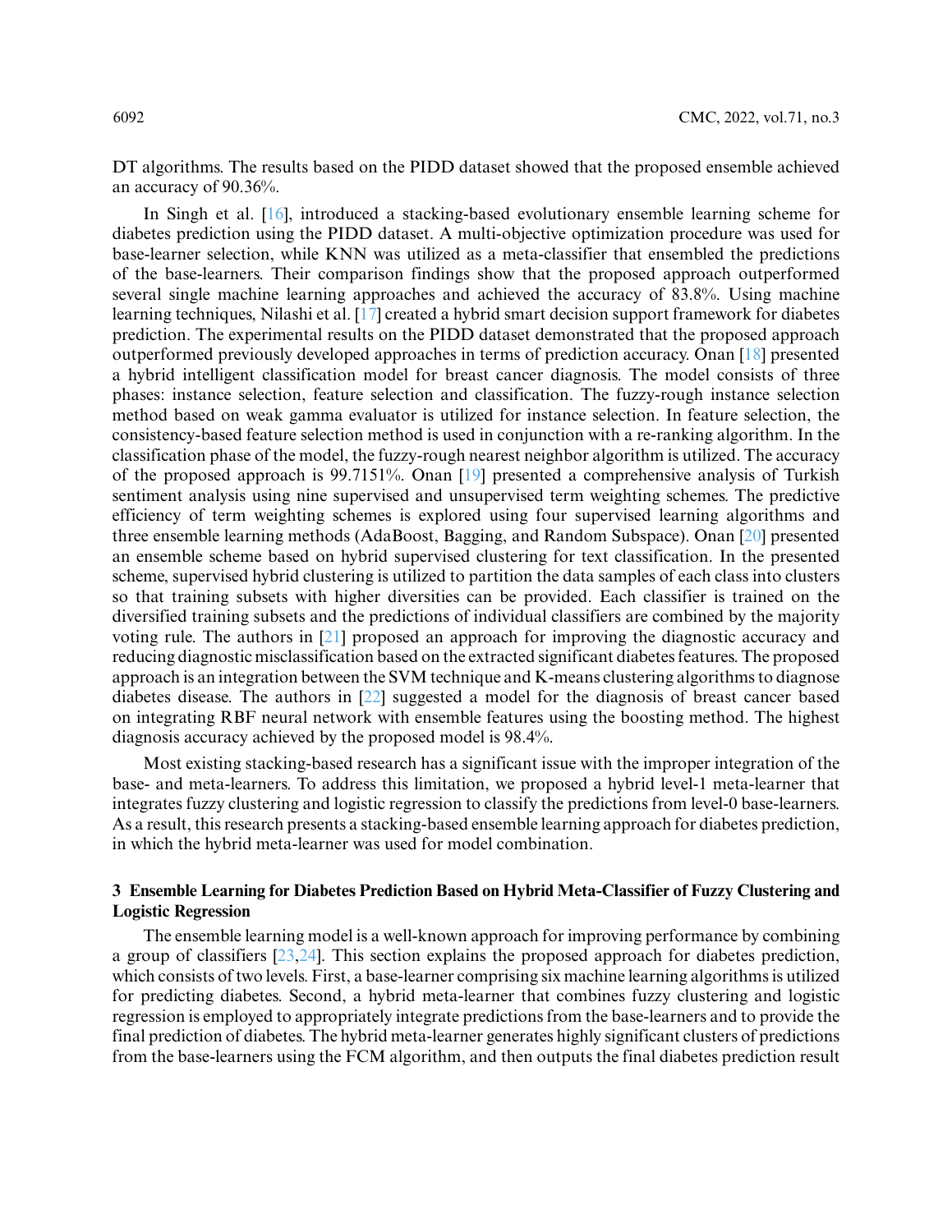

by employing the predictions of the base-learners and their clusters resulting from FCM as inputs to the LR algorithm. [Fig. 1](#page-4-0) shows the proposed approach for the prediction of diabetes.

**Figure 1:** The proposed approach for diabetes prediction

<span id="page-4-0"></span>The overall process flow of the proposed approach is shown in [Fig. 1](#page-4-0) and summarized in the following steps:

Step 1: The dataset is preprocessed by removing the lost and incorrect values due to errors or deregulation, and then it is then divided into training and testing sets using the 5-fold crossvalidation technique.

Step 2: The base learners (KNN, radial SVM, NB, linear SVM, NN and LightGBM) are trained and tested using the training and testing sets.

Step 3: FCM algorithm is utilized to cluster the prediction probabilities generated by the base learners.

Step 4: The Logistic Regression algorithm takes the prediction probabilities generated by the base learners and their clusters produced by the FCM as inputs, and provides the final diabetes prediction result.

# *3.1 Datasets and Data Preprocessing*

The proposed approach was implemented using the PIDD with type 2 diabetes from the University of California Irvine repository. Each dataset instance consists of class and eight features; the class indicates whether the patient has diabetes or not: the value of class "1" characterizes diabetic cases,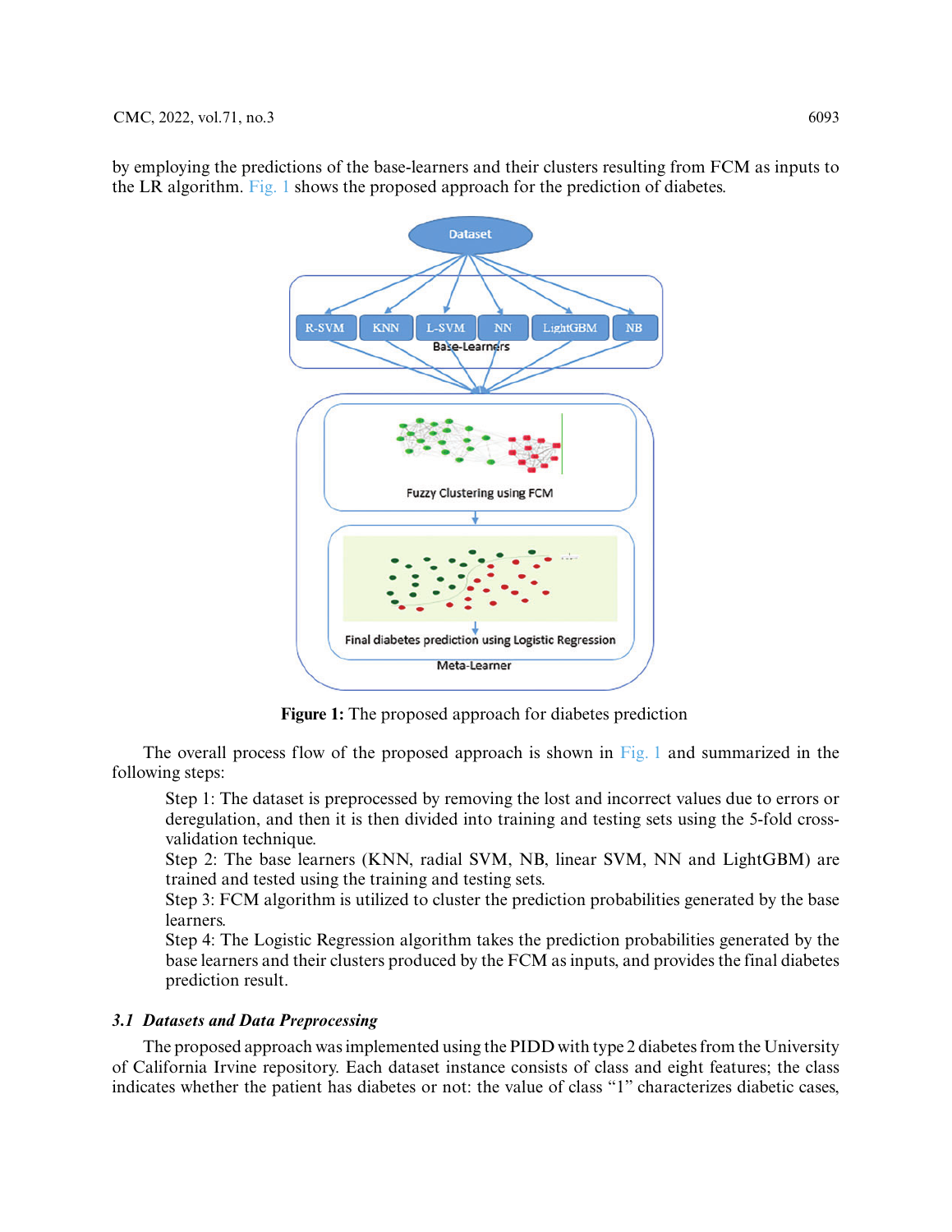and "0" characterizes nondiabetic cases. The features used in the dataset are the number pregnancies, plasma glucose concentration, diabetes pedigree function, triceps skin fold thickness, diastolic blood pressure. 2-h serum insulin, body max index, and age  $[25]$ . The accuracy of the data significantly affects the performance efficiency. This indicates that data preprocessing is critical to the success of the model [\[26\]](#page-15-16). The dataset was preprocessed by removing the lost and incorrect values due to errors or deregulation. The dataset contains 768 instances, 376 instances were deleted from the 768 in the PIDD dataset because they had one or more attributes with missing values. As a result of the data preparation, the PIDD dataset has a total of 392 instances. Among the 392 instances, 255 are nondiabetic, and the remaining 137 are diabetic cases. To ensure that the classification model was not simply fitted to the PIDD, the proposed hybrid ensemble approach was used to analyze Schorling Diabetes Dataset (SDD), a public diabetes dataset type 2 diabetes, donated by the Virginia School of Medicine [\[27\]](#page-15-17). The dataset includes data on 403 subjects who were interviewed as part of a study to determine the rate of diabetes, obesity, and other cardiovascular risk factors in central Virginia. Among the 403 instances, 330 are non-diabetic, and the remaining 73 are diabetic cases. In this study all the attributes from PIDD and SDD were used. [Tab. 1](#page-5-0) shows the independent attributes in the used datasets.

| Sr.            | Independent attributes in PIMA      | Description of independent attributes                             |
|----------------|-------------------------------------|-------------------------------------------------------------------|
| no.            | indian dataset                      |                                                                   |
| 1              | Pregnancy                           | Number of times a participant is pregnant                         |
| 2              | Glucose                             | Plasma glucose concentration in an oral glucose<br>tolerance test |
| 3              | Diastolic blood pressure            | Diastolic blood pressure (mm/Hg)                                  |
| 4              | Skin thickness                      | Triceps skin fold thickness (mm).                                 |
| 5              | Serum insulin                       | 2-h serum insulin (mu U/ml)                                       |
| 6              | <b>BMI</b>                          | Body mass index (kg/m2)                                           |
| 7              | Diabetes pedigree function          | An attribute used in diabetes prognosis                           |
| 8              | Age                                 | Participants' ages                                                |
|                | Independent attributes in schorling | Description of independent attributes                             |
|                | dataset                             |                                                                   |
| $\mathbf{1}$   | Stab.glu                            | Stabilized glucose (mg/dL)                                        |
| $\overline{c}$ | Age                                 | Age (years)                                                       |
| 3              | Ratio                               | Cholesterol/High Density Lipoproteins (HDL)<br>ratio              |
| 4              | Waist                               | Waist (inches)                                                    |
| 5              | Chol                                | Total cholesterol (mg/dL)                                         |
| 6              | Bp. s                               | Systolic blood pressure (mmHg)                                    |
| 7              | Bp. d                               | Diastolic blood pressure (mmHg)                                   |
| 8              | Frame                               | A factor with levels (small, medium, large)                       |
| 9              | Gender                              | Gender of subject (male, female)                                  |
| 10             | Hdl                                 | High density lipoprotein (mg/dL)                                  |
| 11             | Height                              | Height (inches)                                                   |

<span id="page-5-0"></span>**Table 1:** Independent attributes used in PIMA and Schorling datasets

(Continued)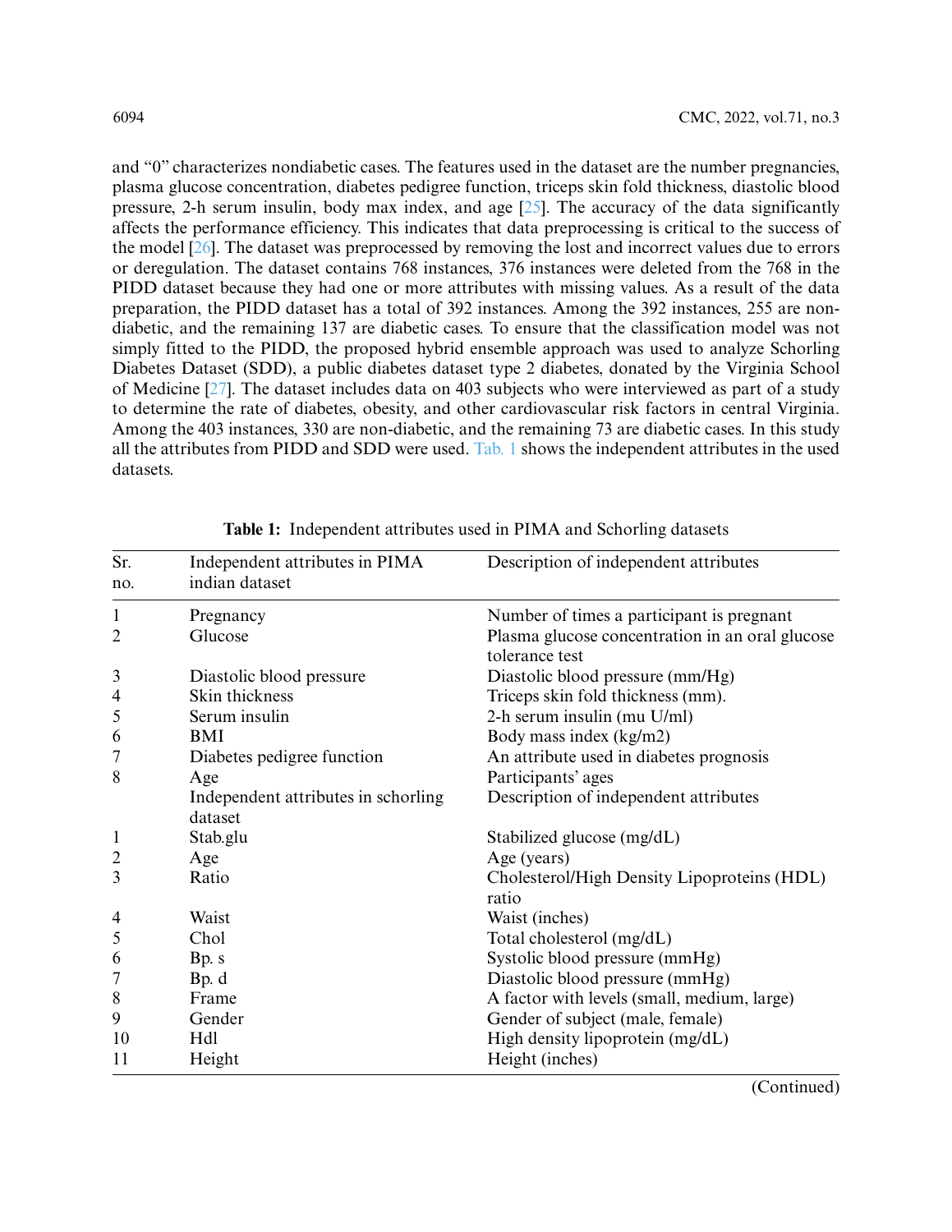|            |                                                  | $\mathbf{1}$ uviv 1. $\mathbf{1}$     |
|------------|--------------------------------------------------|---------------------------------------|
| Sr.<br>no. | Independent attributes in PIMA<br>indian dataset | Description of independent attributes |
| 12<br>13   | <b>Hip</b><br>Weight                             | Hip (inches)<br>Weight (pounds)       |

**Table 1:** Continued

The K-fold cross-validation strategy is among the most widely used techniques for model selection and classifier error estimation [\[28\]](#page-15-18). The 5-fold cross-validation procedure was utilized in this research to split the dataset into training and testing sets. The 5-fold cross-validation is used in this research due to that 5-fold cross-validation generally performs quite well for middle size datasets [\[29\]](#page-15-19). In addition, Ayon et al. [\[30\]](#page-16-0) applied both the five-fold and ten-fold cross-validation procedure on the same dataset and found that the model performed better using the five-fold procedure.

The dataset was split into five mutually exclusive subsamples of equal size. The proposed approach was trained five times. Each time, we used four folds for the training and left one fold for testing. This approach has the advantage of reducing the bias associated with random sampling [\[31\]](#page-16-1).

# *3.2 The Base-Learner Model*

Several studies have shown that the accuracy and variety of the base-learners influence the effectiveness of any ensemble of classifiers [\[32\]](#page-16-2). Thus, an ensemble of classifiers might enhance the accuracy of any of its base-learners if their errors are not coincident (are diverse) and they have a low error rate (are accurate).

To obtain the diversity, the proposed approach used heterogeneous base-learner model consists of six different machine learning algorithms. These algorithms were selected because they represent a wide variety of fields: neural networks, probabilistic models, statistical models, decision trees and ensemble learning. Moreover, the prediction models generated with these algorithms presented a good performance in several previous works.

The 5-fold cross-validation procedure was utilized to divide the dataset into five training and testing subsets, which increases the diversity of the input samples of the base learner. Then base learners, i.e., KNN, radial SVM, NB, linear SVM, NN and LightGBM take the five training and testing subsets as inputs and output the initial predictions of diabetes. The predictions of base-learners and their fuzzy clusters are then employed as inputs to the Logistic Regression (LR) algorithm, to achieve more generalized performance and reliability. LR algorithm generates the final diabetes prediction result.

#### *Neural Networks:*

The Artificial Neural Networks (ANN) technique is a well-known machine learning approach for dealing with complicated pattern-oriented problems in both categorization and time-series data types. An ANN algorithm has three major levels: the input layer, the hidden layer(s), and the output layer. By recognizing the intrinsic connections between different features, ANNs attempt to prepare a mapping between the input layer and the output layer. The hidden layer(s) analyses the information obtained from the input layer and then sends it to the output layer [\[33\]](#page-16-3).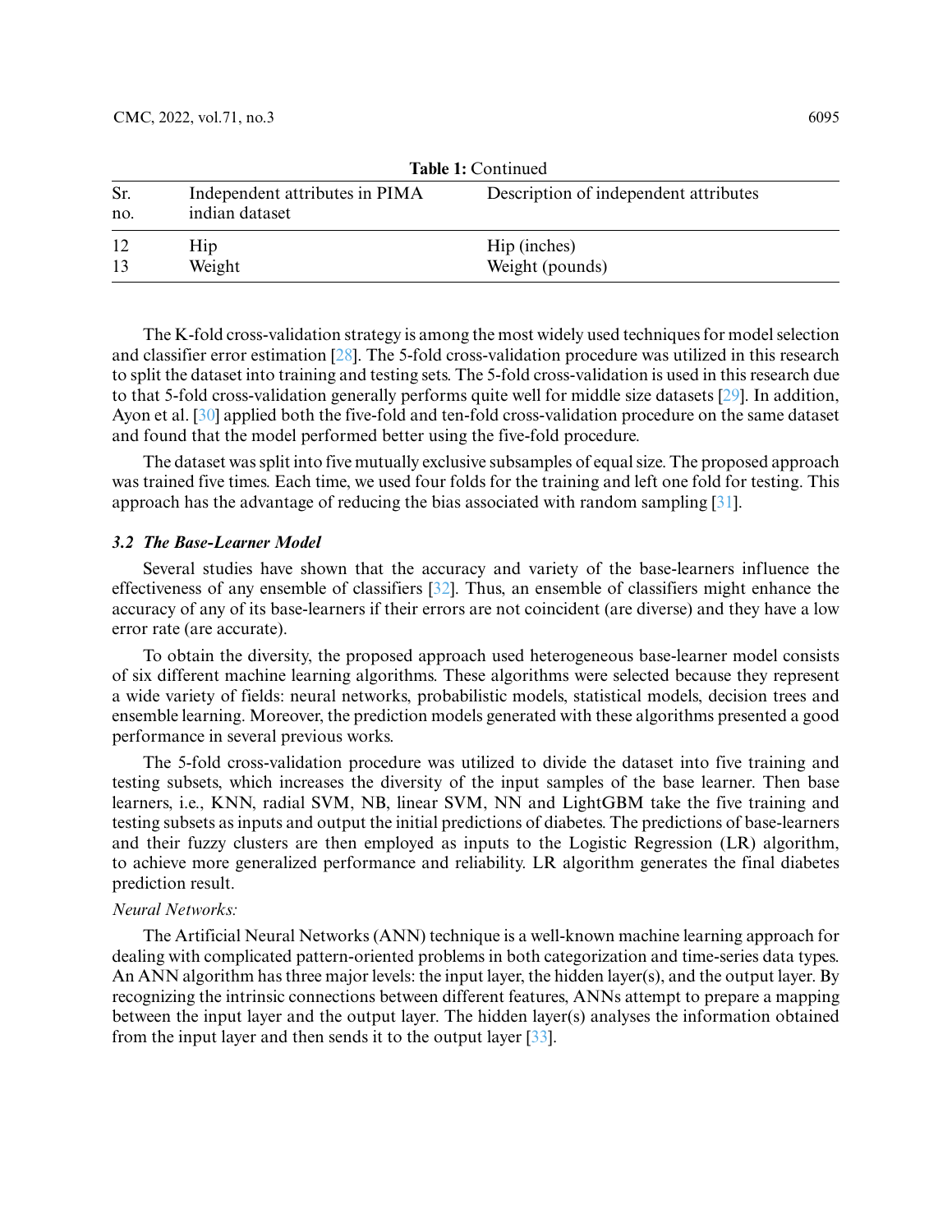## k-nearest neighbors

k-nearest neighbors (KNN) is a technique that uses a similarity measure such as distance functions to assign a new feature vector to a class in all possible cases. After determining the distance between the feature vector and all training samples, the new case is allocated to the class with the greatest probability.

### *Naive Bayes (NB)*

NB is a classifier that is based on the Bayes theorem. It employs the concept of probability and implies that features are independent of each other [\[34\]](#page-16-4). Assume C is a class variable with n features. Then, according to Bayes' theorem, the probability of an instance belonging to class C is given by [Eq. \(1\).](#page-7-0)

<span id="page-7-0"></span>
$$
p(c|k_1, k_2, k_n) = \frac{(p(c)p(k_1, k_2, k_n|c))}{(p(k_1, k_2, k_n))}
$$
\n(1)

where the value of instances for feature *i* is represented by k*i*. Each feature is presumed to be independent of the others.

<span id="page-7-1"></span>The highest posterior of the classification variable is chosen using Eq.  $(2)$ .

$$
arg_c \, maxp \, (C = c) \prod_{i=1}^{n} p(K_i = k_i \, | C = c) \tag{2}
$$

Support vector machine (SVM)

Decision hyperplanes are employed in SVM classification. In input space or high-dimensional space, these hyperplanes define the decision boundaries. SVM creates linear functions (hyperplanes) using labeled training samples in order to divide data into two groups (positive or negative). The samples closest to the hyperplanes are known as support vectors. The margin of the SVM is defined as the distance between the support vectors and hyperplanes. SVM aims to increase this margin as much as possible [\[35\]](#page-16-5).

#### *Light Gradient Boosting Machine (LightGBM)*

LightGBM is a boosting approach for improving a model's performance by merging a group of weak classifiers into a strong classifier. The concept entails selecting weak classifiers in such a way that their performance is considerably enhanced when combined. Gradient boosting is what LightGBM is all about. It starts with decision trees as a weak learner and then uses gradient boosting to iteratively fit a sequence of trees. LightGBM is a decision tree-based model that is built leaf-by-leaf instead of depth-by-depth (as in other decision tree-based methods). As a result of this leaf-by-leaf generation, more complex trees are produced with greater accuracy [\[36\]](#page-16-6). LightGBM is a strong machine-learning approach that produces cutting-edge results in a wide range of practical problems. It is utilized in this research because it has the ability to strategically evaluate the previously constructed decision trees and construct new decision trees to enhance results. Therefore, it has the advantage of potentially improving the prediction accuracy.

# *3.3 Hybrid Meta-Classifier of Fuzzy Clustering and Logistic Regression*

# *3.3.1 Fuzzy C-Means Clustering Algorithm*

Clustering is an unsupervised machine learning approach for identifying natural groupings or patterns in a dataset. The clustering methods ensure that all of the allocated observations in a group or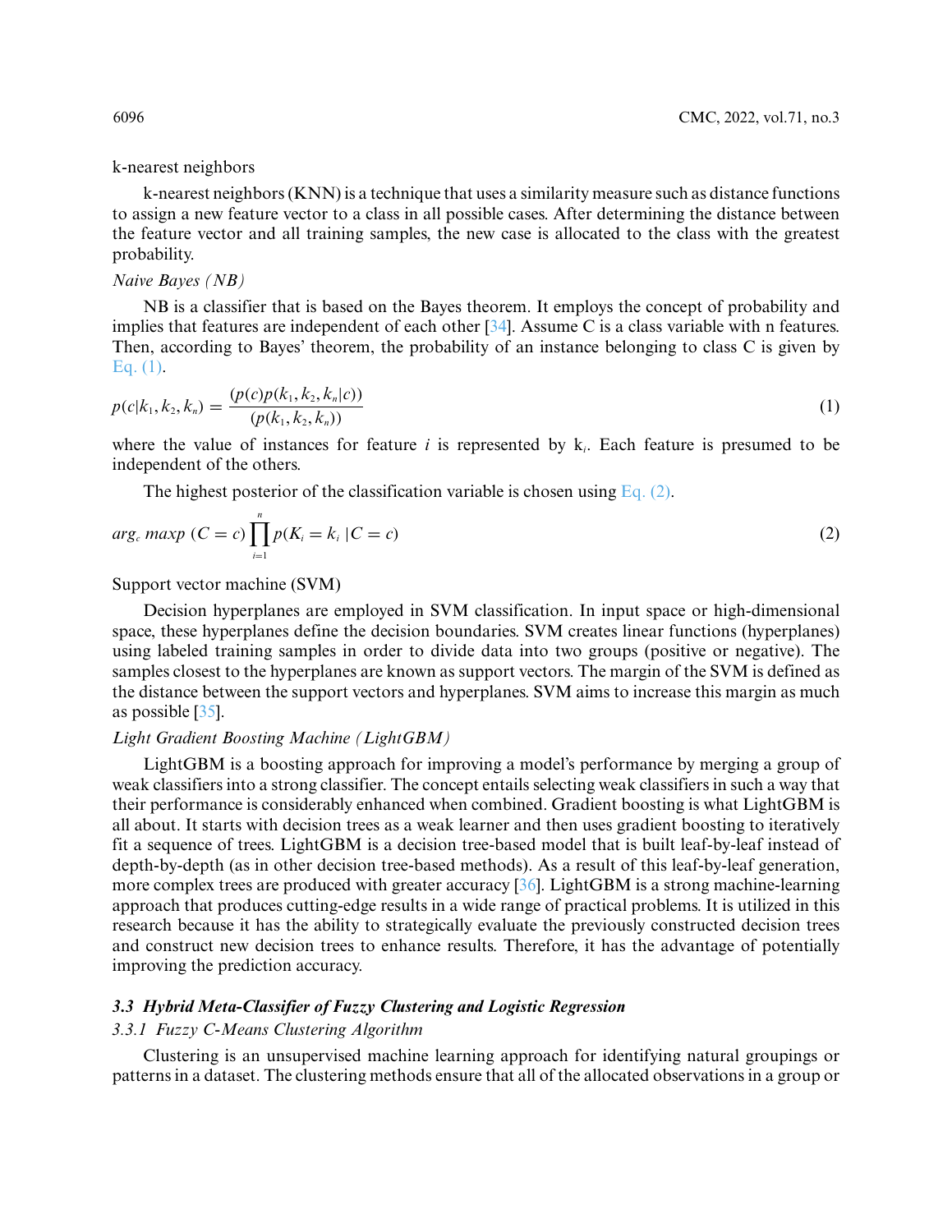cluster are related. Clustering methods can also aid in the discovery of hidden information in the data [\[37\]](#page-16-7). As a result, combining base-learner predictions with their clusters can improve the hybrid metaclassification learner's performance and offer a more accurate diabetes prediction. Clustering methods divide the samples into distinct clusters so that samples inside a single cluster are more closely linked to one another than those allocated to dissimilar clusters [\[38\]](#page-16-8). The FCM algorithm is among the most widely used clustering algorithms, and it is a clustering method that allows a single piece of data to be assigned to two or more clusters. Dunn [\[39\]](#page-16-9) introduced this method, which was later enhanced by Bezdek [\[40\]](#page-16-10). It is commonly employed for pattern recognition. In the FCM approach, each provided data item does not belong exclusively to a well-defined cluster, but it can be located in a middle way. Probability coefficients reflect this characteristic of belonging to more than one cluster.

The FCM is based on the objective function minimization described below:

$$
J = \sum_{i=1}^{N} \sum_{j=1}^{C} u_{ij}^{m} \cdot \|x_i - C_j\|^2,
$$
\n(3)

where  $u_{ii}$  denotes the probability that person  $x_i$  is part of the *j*th cluster, x<sub>i</sub> denotes the *i*th person,  $C_i$ denotes the coordinates of the cluster's *j*th center, || || denotes the Euclidean norm, N denotes the number of persons in the database, *m* presents the index of fuzziness (*m* = 2) and C denotes the total number of considered clusters. Fuzzy partitioning is accomplished by iterative optimization of the objective function, with membership  $u_{ii}$  and cluster centers  $C_i$  updated by

<span id="page-8-0"></span>
$$
u_{ij} = \frac{1}{\sum_{k=1}^{C} \left( \frac{\|x_i - c_j\|}{\|x_i - c_k\|} \right)^{\frac{2}{m-1}}}
$$
(4)

<span id="page-8-1"></span>
$$
C_j = \frac{\sum_{i=1}^{N} u_{ij} \cdot x_i}{\sum_{i=1}^{N} u_{ij}}
$$
(5)

The probability coefficients reflect that a data item can belong to several clusters. Thus, person  $x_i$ has a probability of  $u_{ii}$  being a member of cluster j considering that

$$
\sum_{j=1}^{C} u_{ij} = 1 \tag{6}
$$

The FCM algorithm assists in the detection of hidden data. Therefore, integrating base-learner predictions with their clusters can increase the performance of the hybrid meta-classification learner and provide a more accurate diabetes prediction. FCM employed to obtain the membership values of the base-learner predictions' probabilities to which of the two clusters (diabetic and non-diabetic) they belong. The prediction probability shares a similarity with each class or cluster is represented using membership functions whose value ranges between 0 and 1. In this paper, the membership function's value of the prediction probability for a class is computed using Eq.  $(4)$ , based on an iterative measure of the distance between the prediction probability and the class center using [Eq. \(5\).](#page-8-1) Membership function value close to zero indicates a low degree of similarity between the prediction probability and the class. While if the membership function value is unity, it implies a high degree of similarity between the prediction probability and the class. [Tab. 2](#page-9-0) shows examples for the FCM clusters' results and prediction probabilities from the base-learners. These membership values are then used with the predictions' probabilities from the base-learner in the second stage of the proposed approach, as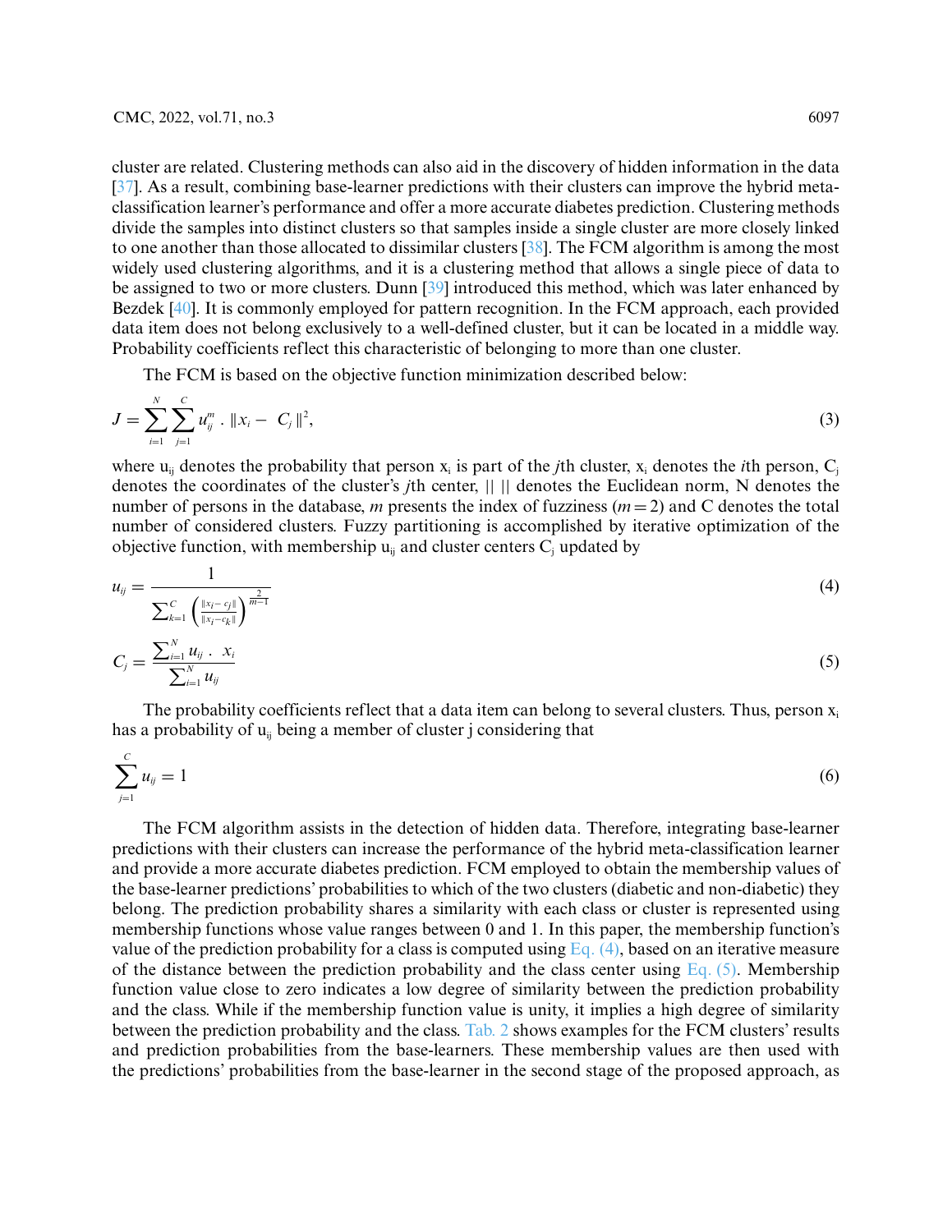additional informative features to improve the classification process completed by LR classifier. which utilized as the input data to the logistics regression (LR) classifier.

<span id="page-9-0"></span>

| by<br>(Linear<br>SVM) | <b>Prediction Predictions</b><br>by $(NB)$ | by $(NN)$ | by<br>(KNN) | by<br>(Radial<br>SVM) | Prediction Prediction Prediction Prediction Cluster 1<br>by<br>$(Light-)$<br>GBM) | member-<br>ship | Cluster $0$<br>member-<br>ship | Final<br>cluster |
|-----------------------|--------------------------------------------|-----------|-------------|-----------------------|-----------------------------------------------------------------------------------|-----------------|--------------------------------|------------------|
| 0.0362                | 0.0004                                     | 0.0000    | 0.0383      | 0.0000                | 0.0304                                                                            | 0.0145          | 0.9854                         | $\boldsymbol{0}$ |
| 0.0217                | 0.0001                                     | 0.0001    | 0.0026      | 0.0000                | 0.0507                                                                            | 0.0121          | 0.9878                         | $\boldsymbol{0}$ |
| 0.1685                | 0.5000                                     | 0.0207    | 0.0401      | 0.0160                | 0.2354                                                                            | 0.8469          | 0.1530                         | 1                |
| 0.0215                | 0.0196                                     | 0.0020    | 0.0005      | 0.0000                | 0.0417                                                                            | 0.0142          | 0.9857                         | $\boldsymbol{0}$ |
| 0.2419                | 0.5395                                     | 0.0086    | 0.1728      | 0.1044                | 0.1727                                                                            | 0.9227          | 0.0772                         | 1                |
| 0.0194                | 0.0125                                     | 0.0051    | 0.0119      | 0.0000                | 0.0481                                                                            | 0.0116          | 0.9883                         | $\boldsymbol{0}$ |
| 0.1763                | 0.0612                                     | 0.0040    | 0.1231      | 0.0479                | 0.3956                                                                            | 0.3857          | 0.6142                         | $\overline{0}$   |
| 0.0232                | 0.0741                                     | 0.0021    | 0.0273      | 0.0000                | 0.0686                                                                            | 0.0072          | 0.9927                         | $\overline{0}$   |
| 0.1945                | 0.0423                                     | 0.0090    | 0.1714      | 0.9228                | 0.2371                                                                            | 0.5549          | 0.4450                         |                  |

**Table 2:** FCM clustering results based on predictions' probabilities from the base-learner

## *3.3.2 LR Algorithm*

The classification method aims to create a model capable of assigning data elements to a specific class based on the current data. It was used to derive important elements from the model or forecast the data trend. Usually, the dependent variable of the logistic regression algorithm is binary classification. In other words, the logistic regression method is often employed to solve two-category problems. The primary objective of our experiment is to predict whether an individual has diabetes, and this is a classic binary classification issue.

We selected logistic regression for our research from several supervised machine learning techniques. Logistic regression is a well-established technique that produces simple-to-understand models that have been demonstrated to be successful in a variety of situations and cases [\[41\]](#page-16-11). Additionally, logarithmic regression returns the probability of an instance being belongs to class rather than a label, which provides additional insight into the prediction.

<span id="page-9-1"></span>The logistic regression method is built on a linear regression model, which is explained in [Eq. \(7\)](#page-9-1)

$$
P = \alpha + \beta_1 x_1 + \beta_2 x_2 + \ldots + \beta_m x_m \tag{7}
$$

The classification issue is similar to the linear regression issue. Only continuous values can be predicted using a linear regression. As the predictive value of the classification problem can only be 0 or 1, we can establish a critical point. If the value exceeds the threshold, 1 is returned; otherwise, 0 is returned. Logistic regression is a type of regression model in which the prediction scope is reduced, and the prediction score is limited to [0, 1]. Based on linear regression, logistic regression incorporates a sigmoid function level (non-linearity). Initially, the attributes are linearly added together before being predicted using the sigmoid function. The key formulas of the logistic regression algorithm are shown in Eqs.  $(8)–(10)$ .

<span id="page-9-2"></span>
$$
Pr(Y = +1|X) \sim \beta.X \text{ and } Pr(Y = -1|X) = 1 - Pr(Y = +1|X)
$$
\n(8)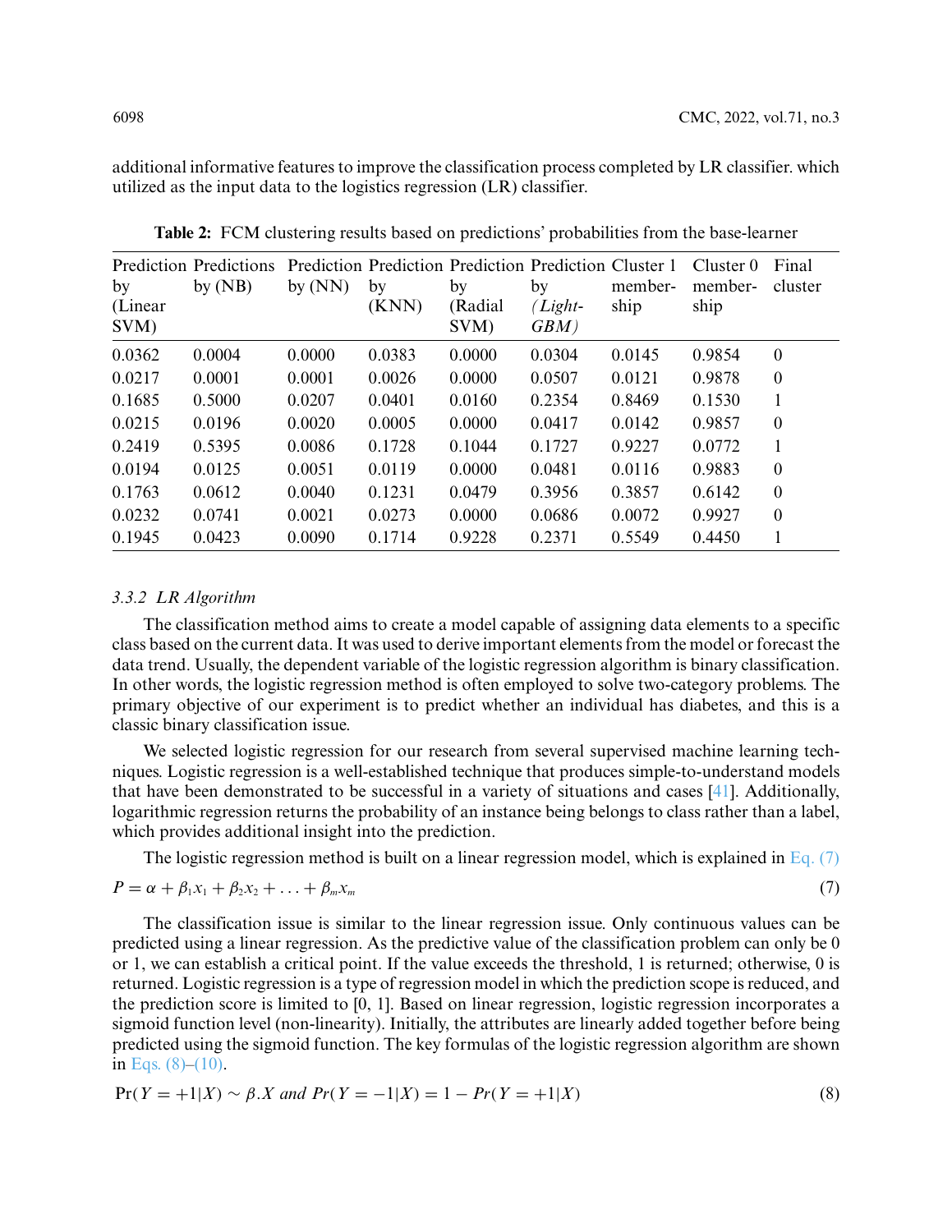$$
\downarrow \sigma(x) := \frac{1}{1 + e^{-x}} \in [0, 1] \text{ (the sigmoid function)}
$$
\n(9)

<span id="page-10-0"></span>
$$
Pr(Y = +1|X) \sim \sigma(\beta X) \text{ and } Pr(Y = -1|X) = 1 - Pr(Y = +1|X) \tag{10}
$$

There are two classes in this research: diabetic and nondiabetic. The letter Y denotes that the person has diabetes. The features in the datasets are represented by X independent variables. Each dependent variable X is associated with the coefficient value  $\beta$ , which is referred to as the weight coefficient. After the logistic regression algorithm processed the dataset, the weight value for each variable was calculated. Different weights correspond to different degrees of similarity between X and Y.

In this research, the prediction probabilities from the base learners (KNN, radial SVM, NB, linear SVM, NN and LightGBM) and their clusters generated by the Fuzzy C-means algorithm, were utilized as input to the Logistic regression algorithm, to get the final diabetes prediction result.

## *3.4 Evaluation Metrics*

In our experiments, we evaluated the classification efficiency of the proposed hybrid ensemble scheme and comparison models using five performance assessment measures: accuracy, recall, precision, f1-measure, and AUC. These measures were determined as shown in [Tab. 3.](#page-10-1)

<span id="page-10-1"></span>

| Metrics of<br>performance                                         | Mathematical formula                                        | <b>Notes</b>                                                                                                                        |
|-------------------------------------------------------------------|-------------------------------------------------------------|-------------------------------------------------------------------------------------------------------------------------------------|
| Accuracy                                                          | $TP + TN$<br>$TP + TN + FP + FN$                            | Calculates the percentage of properly classified<br>instances in total.                                                             |
| Recall                                                            | TP<br>$TP + FN$                                             | Calculates the proportion of diabetic samples<br>that are correctly classified.                                                     |
| Precision                                                         | TP<br>$TP + FP$                                             | Calculates the ratio between all the diabetic<br>samples that are correctly classified and the total<br>number of diabetic samples. |
| F-measure                                                         | Precision * Recall<br>$2*$<br>$Precision + Recall$          | Precision and recall are averaged harmonically.                                                                                     |
| Area under<br>receiver operating<br>characteristic<br>curve (AUC) | $\frac{1}{2}\left(\frac{TP}{TP+FN}+\frac{TN}{TN+FP}\right)$ | Determines the diagnostic ability of the scheme<br>to distinguish between persons with diabetes and<br>without diabetes.            |

**Table 3:** Performance evaluation metrics

## **4 Results and Discussion**

Our proposed ensemble approach outperformed all the base-learner algorithms with the PIDD dataset, and achieved the highest accuracy value of 99%, followed by the soft voting ensemble method (98%), LightGBM classifier (93.46%), and hard voting ensemble method (90%). The worst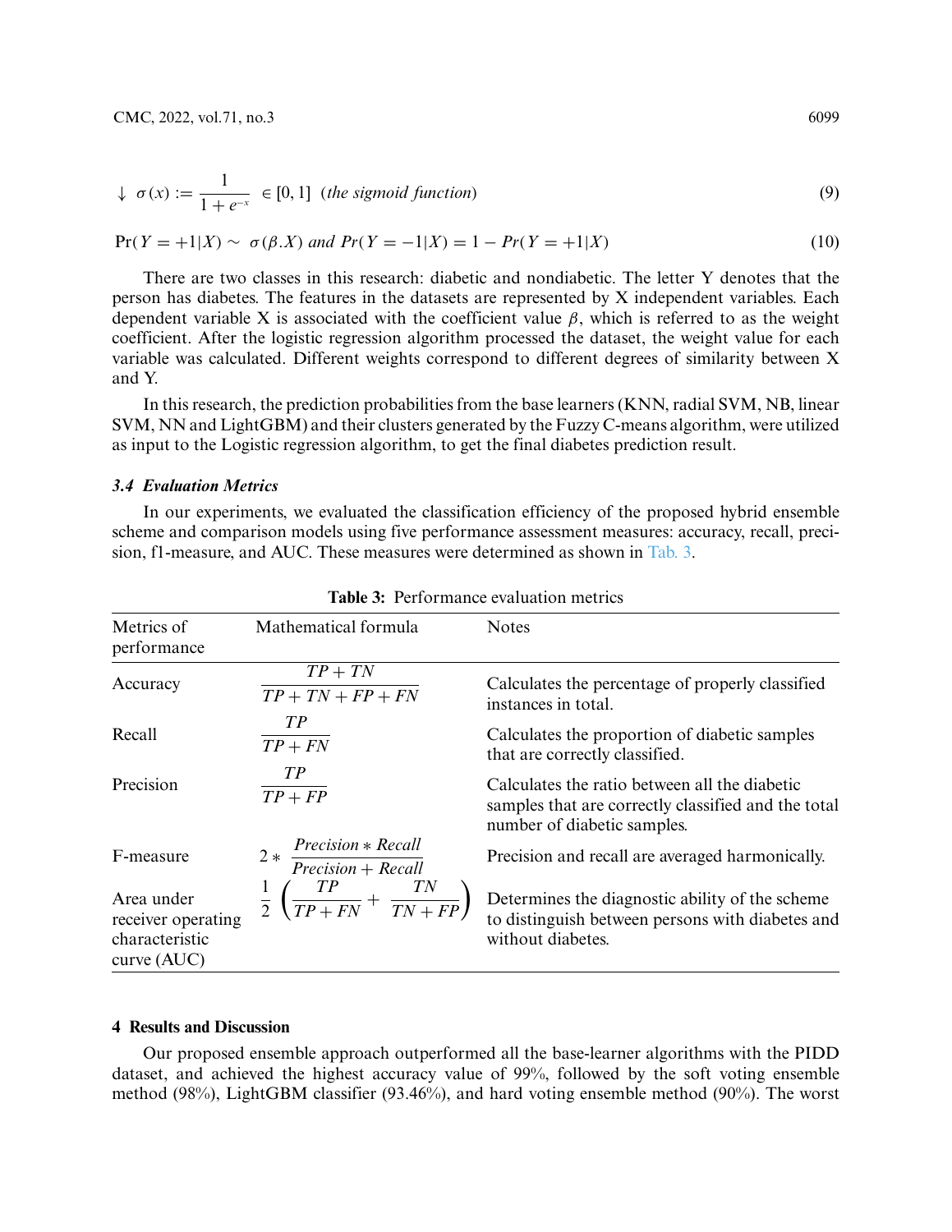accuracies were shown by NN  $(64.59%)$  and linear SVM  $(75.30%)$ . In recall terms, the proposed approach achieved the highest value of 99%, followed by the soft voting ensemble method (97.21%) and LightGBM (82.38%). In precision terms, the suggested approach attained the highest value of 99%, followed by LightGBM (98.97%) and soft voting ensemble (97.51%). The proposed approach also achieved an average f-measure of 98%, outperforming the soft voting ensemble (97.55%) and the LightGBM classifier (89.88%).

Using the SDD, the proposed approach also outperformed all the base-learner algorithms and other ensemble methods. The proposed approach achieved the highest accuracy value of 95.20%, followed by the NB classifier (94.89%), the soft voting ensemble method (94.31%), and the hard voting ensemble method (93.38%). In recall terms, the proposed approach achieved the highest value of 95.40%, followed by the soft voting ensemble method (94.39), and the linear SVM classifier (93.75%). In precision terms, the suggested approach attained the highest value of 95.10%, followed by the soft voting ensemble (94.18%) and hard voting ensemble (93.41%). The proposed approach also achieved an average f-measure of 95.11%, outperforming the soft voting ensemble  $(94.01\%)$  and hard voting ensemble (92.02%).

The promising and competitive performance results of the proposed approach demonstrate its superiority over traditional ensemble methods. The capability of the proposed approach to combine fuzzy clustering and logistic regression enables it to appropriately integrate the predictions from baselearners and provide a more accurate prediction of diabetes. As a result, the proposed hybrid approach outperforms the six individual classifiers and two ensemble approaches in terms of classification efficiency, as shown in [Tab. 4.](#page-11-0)

| Dataset          | Approach                         | Accuracy | Recall | Precision | f1 score | <b>AUC</b> |
|------------------|----------------------------------|----------|--------|-----------|----------|------------|
| Pima Indians     | KNN                              | 0.8203   | 0.7964 | 0.8780    | 0.8352   | 0.9450     |
| <b>Diabetes</b>  | Radial SVM                       | 0.7599   | 0.7683 | 0.6634    | 0.7120   | 0.8850     |
| Database (PIDD)  | Naive bayes                      | 0.7582   | 0.6888 | 0.6048    | 0.6441   | 0.8210     |
|                  | <b>Linear SVM</b>                | 0.7530   | 0.7134 | 0.5951    | 0.6489   | 0.8410     |
|                  | Neural network                   | 0.6459   | 0.7743 | 0.7463    | 0.7598   | 0.9090     |
|                  | LightGBM                         | 0.9346   | 0.8238 | 0.9897    | 0.8988   | 0.9886     |
|                  | Soft voting                      | 0.9800   | 0.9721 | 0.9751    | 0.9755   | 0.9790     |
|                  | Hard voting                      | 0.9000   | 0.8752 | 0.9134    | 0.8900   | 0.9194     |
|                  | Proposed<br>ensemble<br>approach | 0.9931   | 0.9910 | 0.9920    | 0.9814   | 0.9910     |
| Schorling        | <b>KNN</b>                       | 0.8203   | 0.7964 | 0.5001    | 0.6250   | 0.7370     |
| Diabetes Dataset | Radial SVM                       | 0.9285   | 0.8871 | 0.4021    | 0.5517   | 0.6940     |
| (SDD)            | Naive bayes                      | 0.9489   | 0.8947 | 0.8532    | 0.8717   | 0.8210     |
|                  | <b>Linear SVM</b>                | 0.9387   | 0.9375 | 0.7527    | 0.8333   | 0.8690     |
|                  | Neural network                   | 0.9356   | 0.9165 | 0.6536    | 0.6451   | 0.7190     |
|                  | LightGBM                         | 0.9046   | 0.8238 | 0.8897    | 0.8988   | 0.9301     |
|                  | Soft voting                      | 0.9431   | 0.9439 | 0.9418    | 0.9401   | 0.9217     |

<span id="page-11-0"></span>**Table 4:** Performance comparison between the proposed ensemble approach, the individual classifiers and other ensemble methods

(Continued)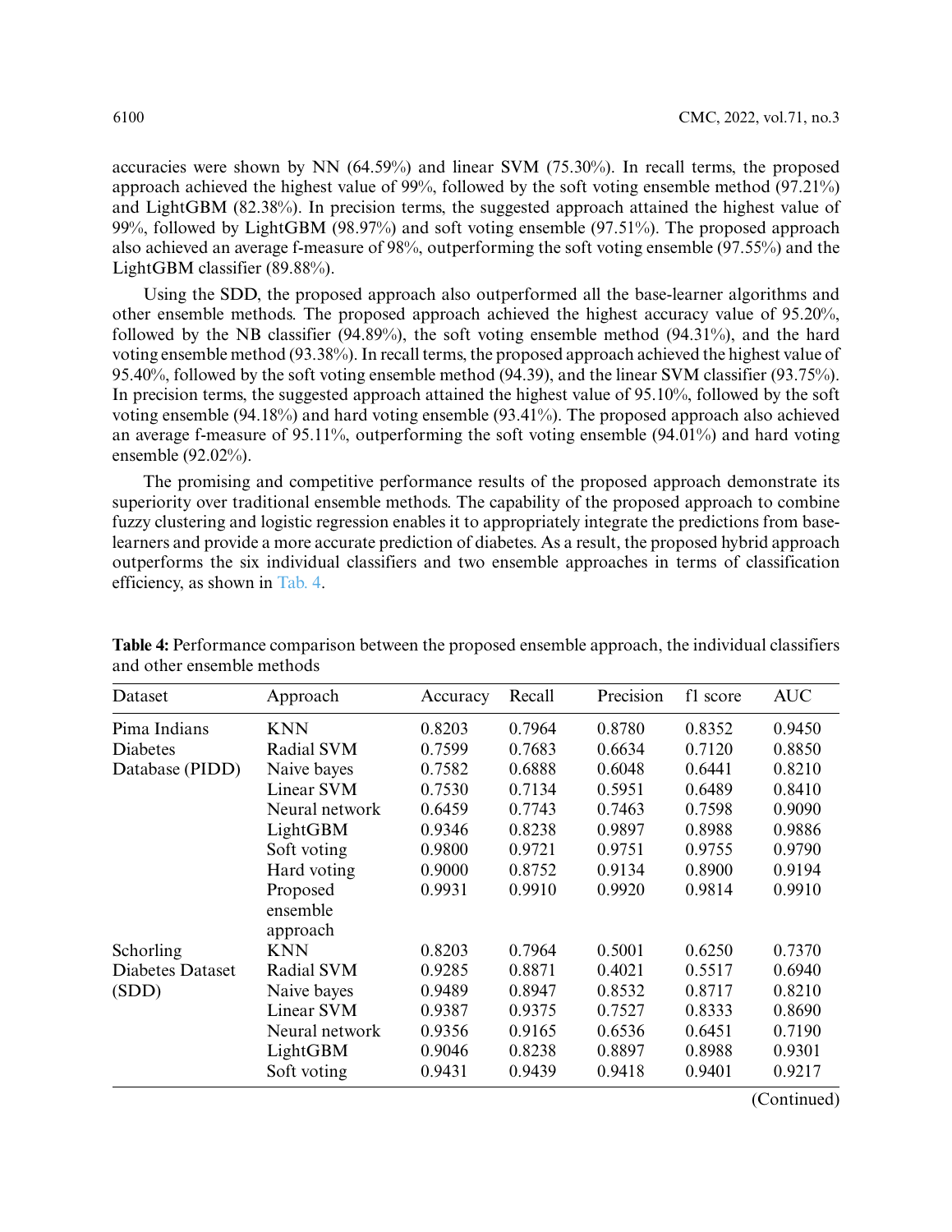| <b>Table 4: Continued</b> |                                                 |                  |                  |                  |                  |                  |
|---------------------------|-------------------------------------------------|------------------|------------------|------------------|------------------|------------------|
| Dataset                   | Approach                                        | Accuracy         | Recall           | Precision        | f1 score         | AUC              |
|                           | Hard voting<br>Proposed<br>ensemble<br>approach | 0.9338<br>0.9520 | 0.9317<br>0.9540 | 0.9341<br>0.9510 | 0.9202<br>0.9511 | 0.8631<br>0.9410 |

The AUC was generated for both the individual and ensemble classifiers to demonstrate the separation and discrimination capabilities of the models and to compute their specificity and sensitivity at various class prediction score thresholds. In general, an AUC curve that is increasingly closer to the top-left corner demonstrates an improved classification efficiency. [Fig. 2](#page-12-0) shows that the proposed hybrid ensemble approach performs better than the six-base-learners and the other two ensemble methods.



<span id="page-12-0"></span>**Figure 2:** The areas under the receiver operating curves (AUCs) of the proposed ensemble approach and the individual classifiers

When combined, precision and recall are valuable metrics to use for unbalanced data; precision denotes the appropriateness of the result scale and its closeness to the anticipated solution, while recall denotes the number of related results. A high recall score indicates a low rate of false negatives, while a high precision score indicates a low rate of false positives. High precision and recall scores suggest that the classifier returns results accurately and retrieves the majority of positive results [\[42\]](#page-16-12). As a result, the precision-recall curve provides a comprehensive picture of the classifier's accuracy and is efficient even when the dataset is unbalanced [\[43\]](#page-16-13). [Fig. 3](#page-13-0) depicts the precision-recall curves for the proposed scheme and the other machine learning algorithms. The precision-recall curve of the proposed approach is positioned closest to the top-right corner of the graph, indicating that the proposed ensemble hybrid approach for diabetes prediction performed better than the rest of the approaches.

Moreover, we compared the performance of our proposed approach with experiments of other researchers using the same dataset PIDD to show that our proposed approach achieved a certain level of improvement. The proposed ensemble approach achieved an accuracy of 99%. The results of the other studies are listed in [Tab. 5.](#page-13-1)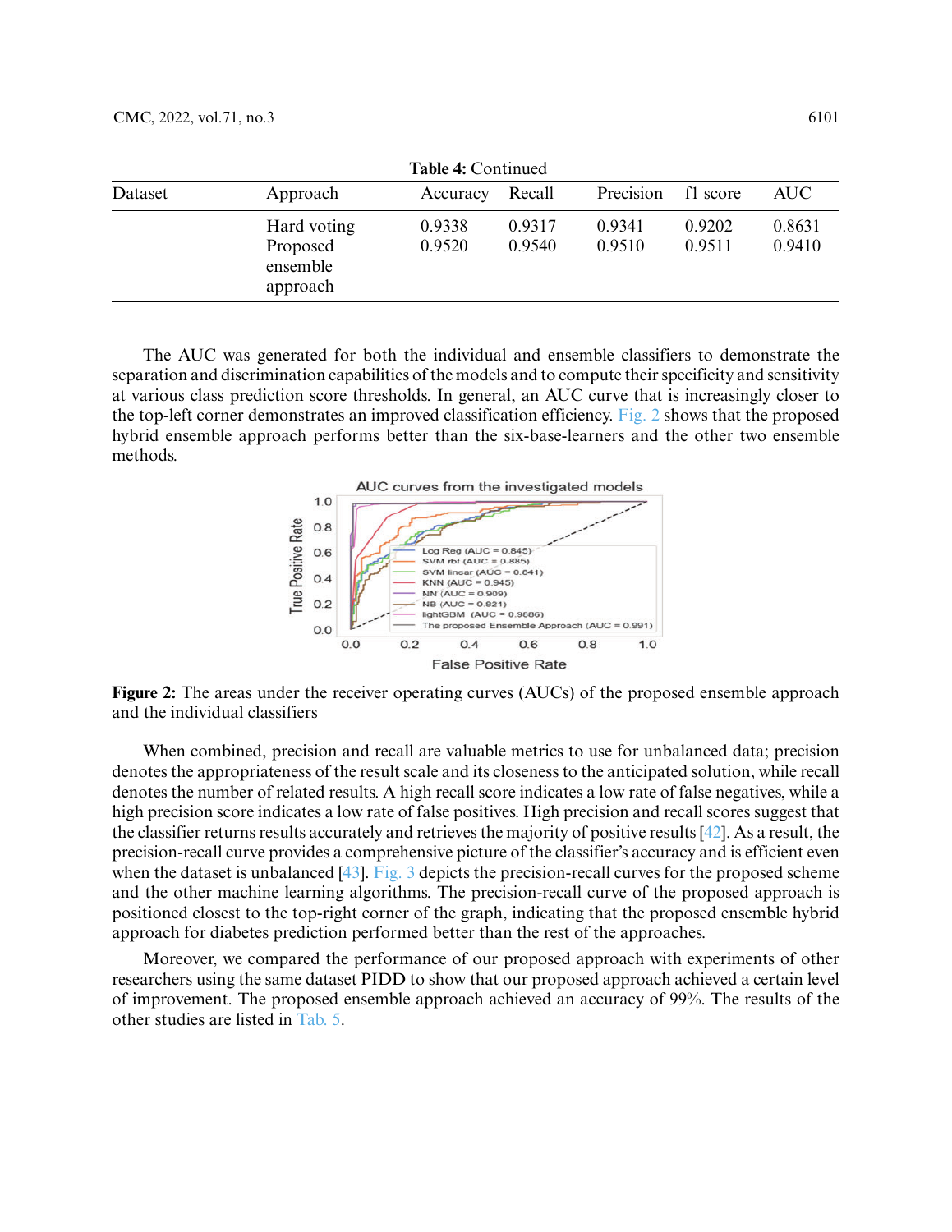

<span id="page-13-0"></span>**Figure 3:** Precision-recall curves of the proposed approach and the base-learners

<span id="page-13-1"></span>

| No             | Reference          | Method                                                                                                                                 | Accuracy |
|----------------|--------------------|----------------------------------------------------------------------------------------------------------------------------------------|----------|
| $\mathbf{1}$   | $\lceil 10 \rceil$ | Stack of SVM and ANN                                                                                                                   | 88.04%   |
| $\overline{2}$ | $[11]$             | Ensemble classifier based on dominance-based<br>rough set and fuzzy random forests                                                     | 77%      |
| 3              | $[13]$             | Three-layer ensemble classifier based on a<br>majority voting method                                                                   | 93%      |
| $\overline{4}$ | $\lceil 14 \rceil$ | Two neural network ensemble classifiers based<br>on cascade-forward back-propagation network<br>(CFBN) and multilayer perceptron (MLP) | 96.88%   |
| 5              | $[15]$             | Ensemble classifier based on SVM, naive bayes,<br>and decision tree algorithms                                                         | 90.36%   |
| 6              | [16]               | Method of evolutionary ensemble learning<br>based on stacking                                                                          | 83.8%    |
| 7              | $[44]$             | Competitive co-evolutionary neural networks                                                                                            | 78.2%    |
| 8              | [45]               | Hybrid system                                                                                                                          | 80.99%   |
| 9              | $\left[46\right]$  | Weighted multilayer classifier ensemble<br>approach                                                                                    | 78.21    |
| 10             | This<br>research   | Ensemble learning based on hybrid<br>meta-classifier of fuzzy clustering and logistic<br>regression                                    | 99%      |

## **5 Conclusions and Recommendations**

Diabetes mellitus refers to a group of metabolic disorders that are defined by persistently high blood glucose levels. Diabetes that remains undiagnosed may result in a variety of complications, including retinopathy, nephropathy, neuropathy, and other vascular disorders. This paper proposes a novel ensemble learning method for diabetes prediction that is based on a hybrid meta-classifier composed of fuzzy clustering and logistic regression. The proposed method is divided into two stages. The first stage is a base-learner, which consists of six machine learning algorithms for predicting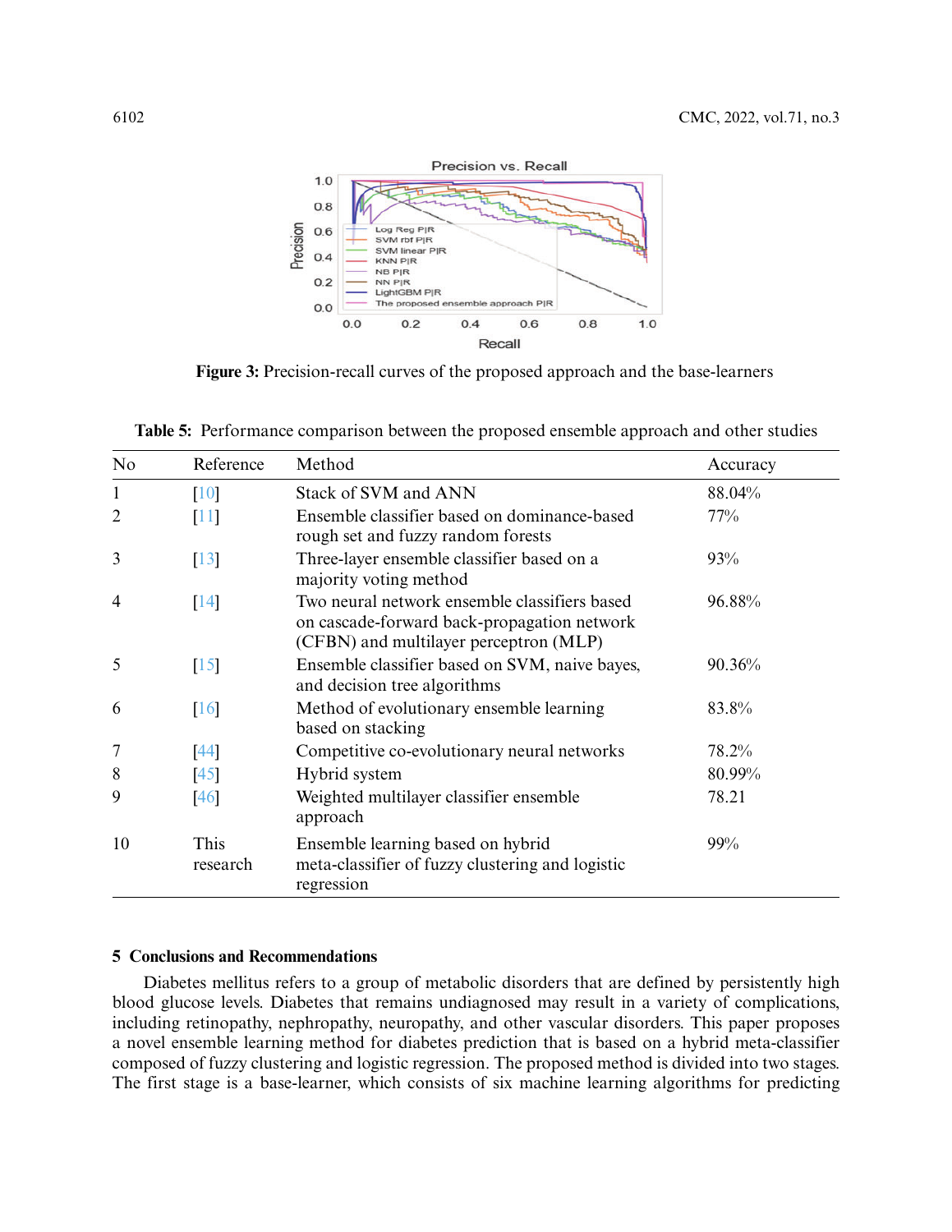diabetes. Second, a hybrid meta-learner is used to incorporate predictions from base-learners to provide the final prediction of diabetes. The hybrid meta-learner employs the FCM algorithm to generate highly significant clusters of predictions from base-learners. The predictions of the baselearner and their fuzzy clusters are then employed as inputs to the LR algorithm, which generates the final diabetes prediction result. Experiments were performed using two publicly available diabetes datasets to demonstrate the effectiveness of the proposed method for predicting diabetes. Comparing the proposed approach to other approaches revealed that the proposed approach outperformed the others and achieved the highest prediction accuracies of 99% and 95.20% using the PIDD and SDD datasets, respectively. Future research will focus on effective approaches for weighting base classifiers according to cluster attributes. The limitation of this study is considering only one dataset, it is recommended to consider various category diabetes datasets that have different sizes, and include all thefactors that may contribute to the development of diabetes mellitus.

**Acknowledgement:** The authors extend their appreciation to the Deputyship for Research & Innovation, Ministry of Education in Saudi Arabia "for funding this research work through the project number IFPHI-193-830-2020" and King Abdulaziz University, DSR, Jeddah, Saudi Arabia.

**Funding Statement:** The authors extend their appreciation to the Deputyship for Research & Innovation, Ministry of Education in Saudi Arabia "for funding this research work through the project number IFPHI-193-830-2020" and King Abdulaziz University, DSR, Jeddah, Saudi Arabia.

**Conflicts of Interest:** The authors declare that they have no conflicts of interest to report regarding the present study.

# **References**

- <span id="page-14-0"></span>[1] N. H. Cho, J. E. Shaw, S. Karuranga, Y. D. Huang, J. D. da Rocha Fernandes *et al.,* "IDF diabetes atlas: Global estimates of diabetes prevalence for 2017 and projections for 2045," *Diabetes Research and Clinical Practice*, vol. 138, no. 1, pp. 271–281, 2018.
- <span id="page-14-1"></span>[2] M. Maniruzzaman, M. J. Rahman, B. Ahammed and M. M. Abedin, "Classification and prediction of diabetes disease using machine learning paradigm," *Health Information Science and Systems*, vol. 8, no. 1, pp. 1–14, 2020.
- <span id="page-14-2"></span>[3] B. A. Mateen, A. L. David and S. Denaxas, "Electronic health records to predict gestational diabetes risk," *Trends in Pharmacological Sciences*, vol. 41, no. 5, pp. 301–304, 2020.
- <span id="page-14-3"></span>[4] I. Kavakiotis, T. Olga, A. Salifoglou, N. Maglaveras, I. Vlahavas *et al.,* "Machine learning and data mining methods in diabetes research," *Computational and Structural Biotechnology Journal*, vol. 15, pp. 104–116, 2017.
- <span id="page-14-4"></span>[5] A. Alharbi and M. Alghahtani, "Using genetic algorithm and ELM neural networks for feature extraction and classification of type 2-diabetes mellitus," *Applied Artificial Intelligence*, vol. 33, no. 4, pp. 311–328, 2019.
- <span id="page-14-5"></span>[6] L. I. Kuncheva, J. C. Bezdek and R. P. Duin, "Decision templates for multiple classifier fusion: An experimental comparison," *Pattern Recognition*, vol. 34, no. 2, pp. 299–314, 2001.
- <span id="page-14-6"></span>[7] P. Shunmugapriya and S. Kanmani, "Optimization of stacking ensemble configurations through artificial bee colony algorithm," *Swarm and Evolutionary Computation*, vol. 12, no. 1, pp. 24–32, 2013.
- <span id="page-14-7"></span>[8] Y. Chen, M. L. Wong and H. Li, "Applying ant colony optimization to configuring stacking ensembles for data mining, " *Expert Systems with Applications*, vol. 41, no. 6, pp. 2688–2702, 2014.
- <span id="page-14-8"></span>[9] D. S. Nascimento, A. L. Coelho and A. M. Canuto, "Integrating complementary techniques for promoting diversity in classifier ensembles: A systematic study," *Neurocomputing*, vol. 138, no. 1, pp. 347–357, 2014.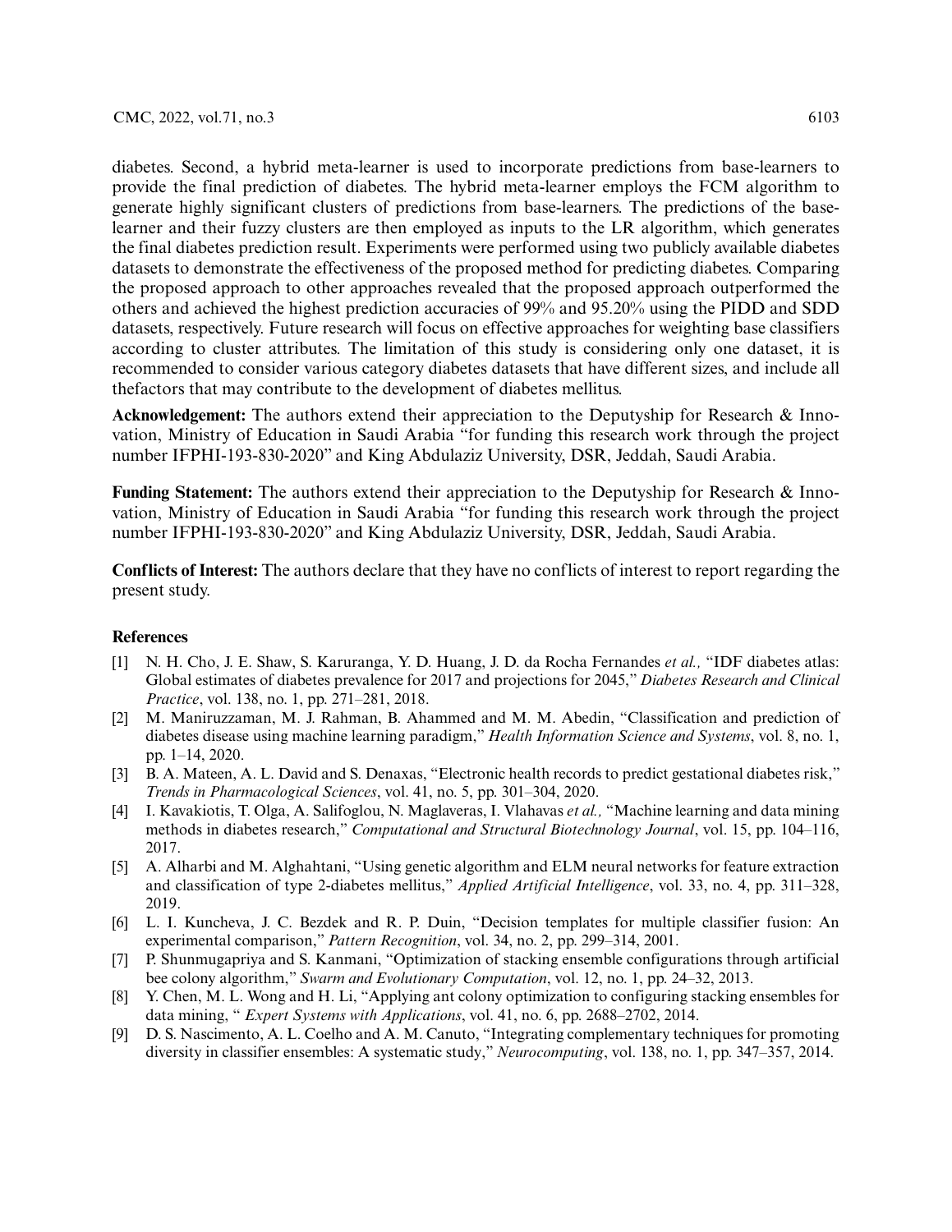- <span id="page-15-0"></span>[10] R. Zolfaghari, "Diagnosis of diabetes in female population of pima Indian heritage with ensemble of bp neural network and svm," *International Journal of Computational Engineering & Management*, vol. 15, no. 4, pp. 2230–7893, 2012.
- <span id="page-15-1"></span>[11] E. Saleh, J. Błaszczyński, A. Moreno, A. Valls, P. Romero-Aroca et al., "Learning ensemble classifiers for diabetic retinopathy assessment," *Artificial Intelligence in Medicine*, vol. 85, no. 3, pp. 50–63, 2018.
- <span id="page-15-2"></span>[12] R. Ali, M. H. Siddiqi, M. Idris, B. H. Kang and S. Lee, "Prediction of diabetes mellitus based on boosting ensemble modeling," in *Proc. of Int. Conf. on Ubiquitous Computing and Ambient Intelligence*, Belfast, UK, pp. 25–28, 2014.
- <span id="page-15-3"></span>[13] S. Bashir, U. Qamar, F. H. Khan and L. Naseem, "HMV: A medical decision support framework using multi-layer classifiers for disease prediction," *Journal of Computational Science*, vol. 13, no. 1, pp. 10–25, 2016.
- <span id="page-15-4"></span>[14] A. H. El-Baz, A. E. Hassanien and G. Schaefer, "Identification of diabetes disease using committees of neural network-based classifiers," in *Proc. Machine Intelligence and Big Data in Industry*, Cham, Switzerland, pp. 65–74, 2016.
- <span id="page-15-5"></span>[15] M. Alehegn, R. Joshi and P. Mulay, "Analysis and prediction of diabetes mellitus using machine learning algorithm," *International Journal of Pure and Applied Mathematics*, vol. 118, no. 9, pp. 871–878, 2018.
- <span id="page-15-6"></span>[16] N. Singh and P. Singh, "Stacking-based multi-objective evolutionary ensemble framework for prediction of diabetes mellitus," *Biocybernetics and Biomedical Engineering*, vol. 40, no. 1, pp. 1–22, 2020.
- <span id="page-15-7"></span>[17] M. Nilashi, O. Ibrahim, M. Dalvi, H. Ahmadi and L. Shahmoradi, "Accuracy improvement for diabetes disease classification: A case on a public medical dataset," *Fuzzy Information and Engineering*, vol. 9, no. 9, pp. 345–357, 2017.
- <span id="page-15-8"></span>[18] A. Onan, "Fuzzy-rough nearest neighbor classifier combined with consistency-based subset evaluation and instance selection for automated diagnosis of breast cancer," *Expert Systems with Applications*, vol. 4, no. 20, pp. 6844–6852, 2015.
- <span id="page-15-9"></span>[19] A. Onan, "Ensemble of classifiers and term weighting schemes for sentiment analysis in turkish," *Scientific Research Communications*, vol. 1, no. 1, pp. 1–12, 2021.
- <span id="page-15-10"></span>[20] A. Onan, "Hybrid supervised clustering based ensemble scheme for text classification," *Kybernetes*, vol. 1, no. 1, pp. 330–348, 2017.
- <span id="page-15-11"></span>[21] A. H. Osman and H. M. Aljahdali, "Diabetes disease diagnosis method based on feature extraction using K-sVM," *International Journal of Advanced Computer Science and Applications*, vol. 8, no. 1, pp. 236–244, 2017.
- <span id="page-15-12"></span>[22] A. H. Osman and H. M. Aljahdali, "An effective of ensemble boosting learning method for breast cancer virtual screening using neural network model," *IEEE Access*, vol. 8, pp. 39165–39174, 2020.
- <span id="page-15-13"></span>[23] B. Harangi, "Skin lesion classification with ensembles of deep convolutional neural networks," *Journal of Biomedical Informatics*, vol. 86, no. 1, pp. 25–32, 2018.
- <span id="page-15-14"></span>[24] S. L. Hsieh, S. H. Hsieh, P. H. Cheng, C. H. Chen, K. P. Hsu *et al.,* "Design ensemble machine learning model for breast cancer diagnosis," *Journal of Medical Systems*, vol. 36, no. 5, pp. 2841–2847, 2012.
- <span id="page-15-15"></span>[25] C. Blake, "UCI repository of machine learning databases," 1998. [Online]. Available: [http://archive.ics.uci.e](http://archive.ics.uci.edu/ml/index.php) [du/ml/index.php.](http://archive.ics.uci.edu/ml/index.php)
- <span id="page-15-16"></span>[26] K. M. Orabi, Y. M. Kamal and T. M. Rabah, "Early predictive system for diabetes mellitus disease," in *Proc. Industrial Conf. on Data Mining*, Cham, Switzerland, pp. 420–427, 2016.
- <span id="page-15-17"></span>[27] J. P. Willems, J. T. Saunders, D. E. Hunt and J. B. Schorling, "Prevalence of coronary heart disease risk factors among rural blacks: A community-based study," *Southern Medical Journal*, vol. 90, no. 8, pp. 814– 820, 1997.
- <span id="page-15-18"></span>[28] S. Arlot and A. Celisse, "A survey of cross-validation procedures for model selection," *Statistics Surveys*, vol. 4, no. 1, pp. 40–79, 2010.
- <span id="page-15-19"></span>[29] C. Y. Ma, S. Y. Yang, H. Zhang, M. L. Xiang, Q. Huang *et al.,* "Prediction models of human plasma protein binding rate and oral bioavailability derived by using GA–CG–SVM method," *Journal of Pharmaceutical and Biomedical Analysis*, vol. 47, no. 4–5, pp. 677–682, 2008.